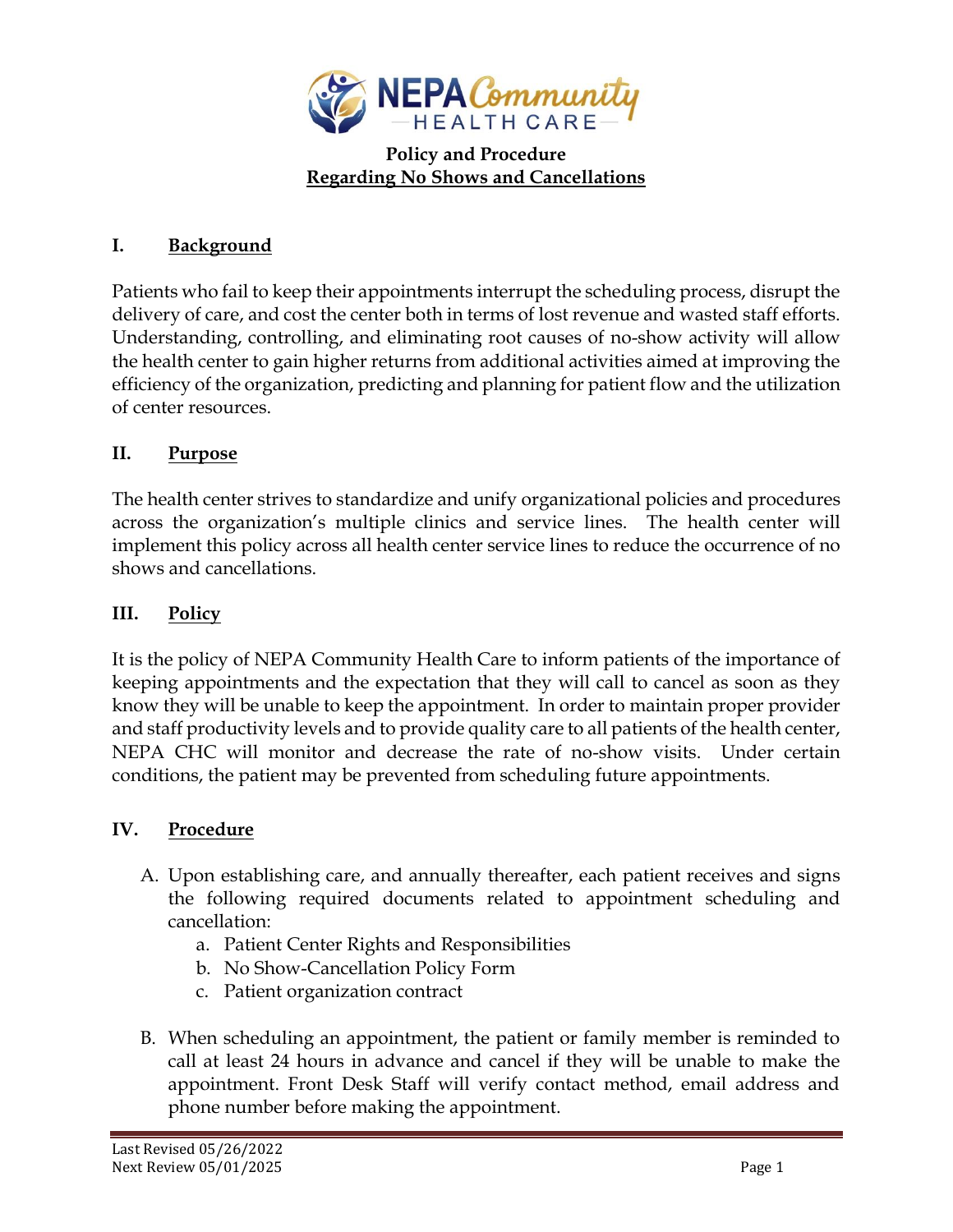

- a. A patient is considered a no show when he/she fails to appear for a scheduled appointment **OR** arrives ten (10) or more minutes late for a scheduled appointment.
- C. Patients that no show for scheduled appointments, regardless of service line, three (3) times in a 6-month timeframe will be prevented from scheduling future appointments for a period of six (6) months and will be seen on a same-day or walk-in basis only, with the following exceptions:
	- a. Well Child visits will be scheduled normally without interruption.
	- b. Dental patients will not be accommodated for same-day or walk-in appointments however, they will be permitted access in the event of a dental emergency.
- D. Patients will receive a confirmation call/text/email by a virtual reminder system to beginning 3 days prior to the appointment. Patient can either confirm or cancel the appointment via the virtual reminder system.
- E. Front Desk Staff marks the no show event in the patient's electronic medical record by updating the eBill Appointment Status.
	- a. Additionally, Dental providers will document the no show occurrence in the patient's chart within the encounter note.
- F. For each appointment that the patient no shows, or cancels, Front Desk Staff attempts to contact the patient, at least 3 times, to reschedule the appointment.
	- a. Front Desk Staff documents in the patient's medical record, under *Triage*, indicating their failure to keep a scheduled appointment as well as the center's effort to contact them and any consequences of the patient not calling/appearing for their appointment.
		- i. No show occurrences for an MOUD appointment are triaged to the Care Coordinator for follow-up with the patient. The Care Coordinator informs the inter-agency treatment team of the occurrence.
		- ii. No show occurrences for a prenatal appointment will be triaged to the Care Manager for follow-up with the patient.
	- b. Failure to reschedule appointment may result in restriction of medication refills and other services such as completion of medical forms by provider.
- G. Front Desk Supervisor reviews no show/cancellation data weekly and identifies patients in violation of this policy.
	- a. Front Desk Supervisor mails a *No Show Letter* to the patient following the third (3) no show within a six (6) month period. This letter informs the patient of the health center's policy and that the patient is now prohibited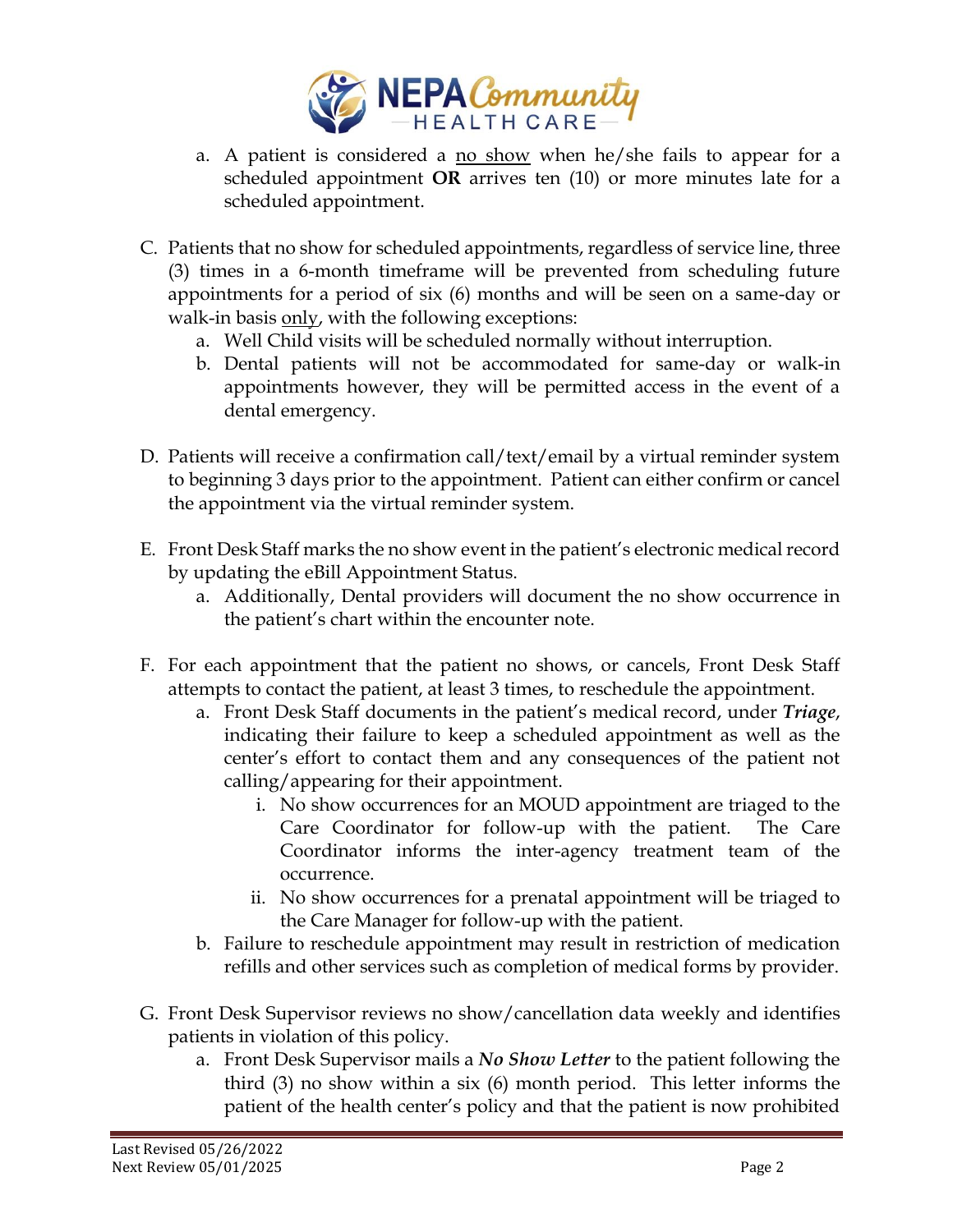

from scheduling future appointments for a period of six (6) months and will be seen only on a same-day/walk-in basis.

- b. Front Desk Supervisor places an *Alert* in the patient's electronic medical record indicating when the *No Show Letter* was sent and the timeframe for which the scheduling consequences are to be enforced.
- c. Front Desk Supervisor changes the status "OK to Schedule" from Yes to No.
	- i. Enter patient information area of chart
	- ii. Select Status tab at bottom of screen
		- 1. Next to "OK to Schedule" select No
- d. Front Desk Supervisor creates a "To Do" within the patient's electronic medical record indicating the date restrictions will be lifted.
- e. After the six (6) month restriction period has ended, the Front Desk Supervisor removes the *Alert* from the patient's electronic medical record.
	- i. Front Desk Supervisor instructs Front Desk Staff to contact the patient for scheduling.

#### **V. Roles and Responsibilities**

- A. Patient- demonstrates good steward that shows for appointments and understands the value of seeking care and its policies and procedures.
	- a. Review and sign the agreement to the No Show-Cancellation Policy.
	- b. Provide current contact information for health center use.
	- c. Notify the office staff least 24 hours in advance to cancel appointment if unable to attend.
	- d. Confirm or cancel appointments via the automated appointment reminder system.
	- e. Arrive on time for scheduled appointments.
- B. Front Desk Staff- demonstrates understanding of the no-show policy and is able to execute on the tasks needed to support the no-show policy
	- a. Obtaining patient signature on required documents.
	- b. Providing patient with copy of the No Show-Cancellation Policy.
	- c. Scheduling patient appointment.
	- d. Affirming patient contact information.
	- e. Documenting a no show occurrence in the patient's electronic medical record.
	- f. Calling patient to reschedule appointment following a no show occurrence.
- C. Front Desk Supervisor- demonstrates the ability to support front-desk staff and monitors and evaluates information to make consistent and uniform decisions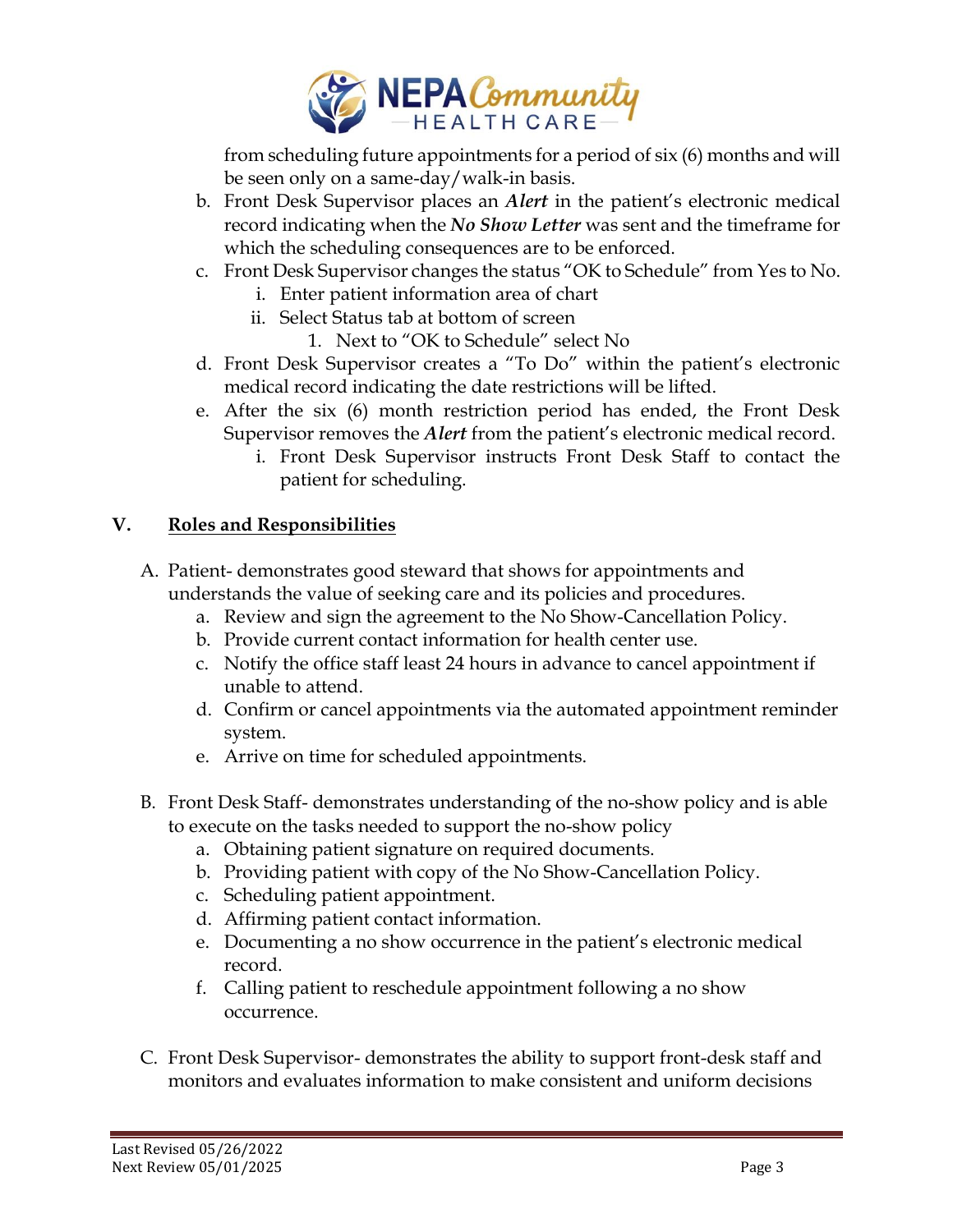

- a. Monitors the no show/cancellation data on a weekly basis, identifying patients with 3 or more no show occurrences in a 6-month period.
- b. Informs patient of no show status via mail.
- c. Documents enforcement of no show consequences as an *Alert* in the patient's electronic medical record.
- d. Informs staff when no show consequences can be lifted.
- D. COO- demonstrates the ability to use data as information to forward improvements in the no-show policy
	- a. Reviews no show/cancellation data for quality control.
	- b. Shares no show/cancellation performance with the QA Committee, each clinic location, and each provider for purposes of education and accountability.
- E. Directors- demonstrates the ability to apply data to improve clinical delivery from no-show reporting
	- a. Review monthly no show/cancellation data.
	- b. Utilize data when evaluating staff delivery and performance.
- F. Executive Director- demonstrates and executes decisions from no-show policy reporting to support strategic and operation functions.
	- a. Reviews monthly no show/cancellation data.
	- b. Utilizes and reports data to the Board of Directors and NEPA organization

# **VI. Metrics**

- A. Patient No Show Report
	- a. EMR generated:
		- i. Appointments; Office Appointment Reports; Patient No Show Report
	- b. Run report daily.
		- i. No show letter to patient can be generated automatically from report.
- B. Patient Cancellation Report
	- a. EMR generated:
		- i. Appointments; Office Appointment Reports; Patient Cancellation Report
	- b. Run report daily.
- C. DM/HM Report #232
	- a. EMR generated:
		- i. Medical Reports; DM/HM Reports; DM/HM Formula #232